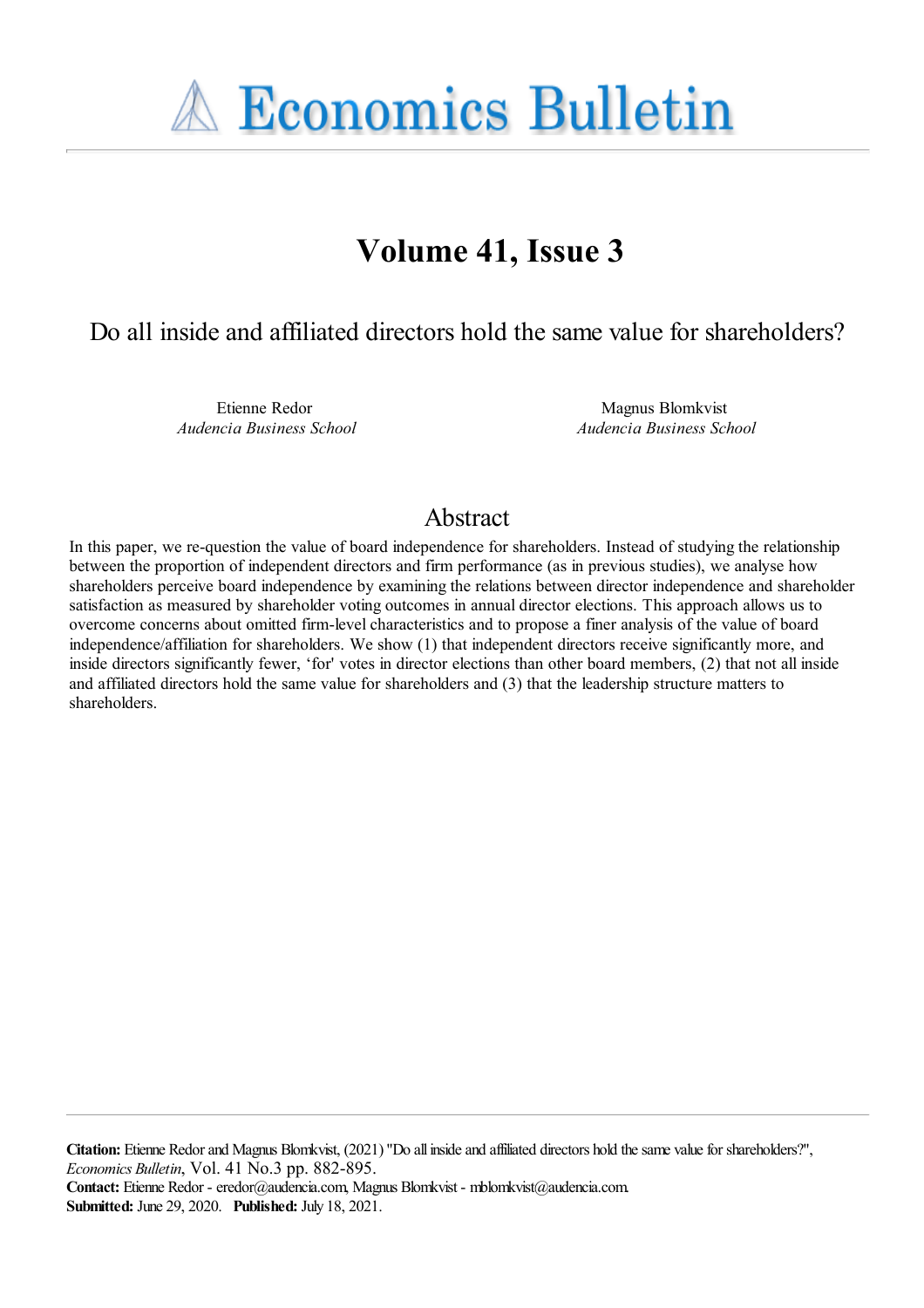#### **1. Introduction**

The link between board independence and firm performance has been a hotly debated issue in the literature. Independent (or outside) directors, with no material relationship with the company or its management, are generally seen as less likely to collude with management and more likely to be able to bring important resources and relational connections to the company (Cavaco et al., 2017). Indeed, under agency theory (Jensen and Meckling, 1976), because of the separation of ownership and control, managers have an incentive to behave opportunistically and independent directors are expected to be more effective than inside directors – who also serve as firm officers such as Chief Executive Officer (CEO), Chief Operating Officer or President – or affiliated directors, who have a material relationship with the company or its management, to monitor the actions of self-interested managers (Fama and Jensen, 1983; Fama, 1980). Because of their personal, professional or business relationship, it could be more difficult for inside and affiliated directors to challenge strategies and proposals put forth by the CEO. For instance, inside directors may find themselves in an uncomfortable situation when required to provide a fair evaluation of the CEO's performance (Johnson et al, 1996). Similarly, it seems difficult to imagine that a director could remain perfectly objective in cases where there are familial ties or when the financial ties to the CEO are substantial. Moreover, under resource dependence theory (Pfeffer, 1972; Pfeffer and Salancik, 1978), outside directors play an instrumental role by bringing resources such as information, advice, capital, skills, access to key stakeholders and legitimacy to the firm. The experience of outside directors, as well as their expertise and their connections, could enrich board discussions, which would improve the decision-making process (Hillman and Dalziel, 2003). Thus, the literature generally assumes that there would be a positive correlation between board independence and firm performance (Nicholson and Kiel, 2007).

This hypothesis, however, has been challenged. First, it has been argued that some directors may be independent according to regulatory definitions but not truly independent of the CEO (Duchin et al., 2010). This is the case, for instance, for co-opted directors because they are chosen by the firm's management and may thus feel indebted (Coles et al., 2014). This is also the case for directors who are personal friends of the CEO, who may suffer from familiarity bias (Fan et al., 2019) or more generally for directors socially tied to the CEO because they may, whether consciously or not, sympathise with the CEO, which is likely to undermine monitoring effectiveness (Hwang and Kim, 2009; Fracassi and Tate, 2012). It has also been suggested that some independent outside directors may not fully play their monitoring role due to busyness (Core et al., 1999; Fich and Shivdasani, 2006) or distraction (Masulis and Zhang, 2019). In addition, the effect of independent directors on firm value may not be constant (Jenwittayaroje and Jiraporn, 2019). Second, to exert their monitoring and advising roles effectively, outsiders need to have access to information and knowledge about the firm's daily operations. Independent directors are therefore dependent on the information provided by the CEO to perform their duties (Adams and Ferreira, 2007). However, CEOs may be reluctant to share information with independent directors because it could increase the intensity of board monitoring. In this context, the presence of inside directors could be particularly valuable. Since inside directors work full-time in the company, they know the company's business inside out and can make superior decisions (Donaldson, 1990; Donaldson and Davis, 1991; 1994). Third, advocates of stewardship theory assume that managers are essentially trustworthy individuals who are good stewards of firms' resources (Donaldson and Davis, 1991; Davis et al., 1997). An inside director who wants to maintain its reputation needs certain traits such as acting responsibly with independence, integrity and in the shareholders' interest (Donaldson and Davis, 1994). Along this line of thinking, the board of directors should be dominated by inside directors who will work hard with the CEO to create value for the shareholders.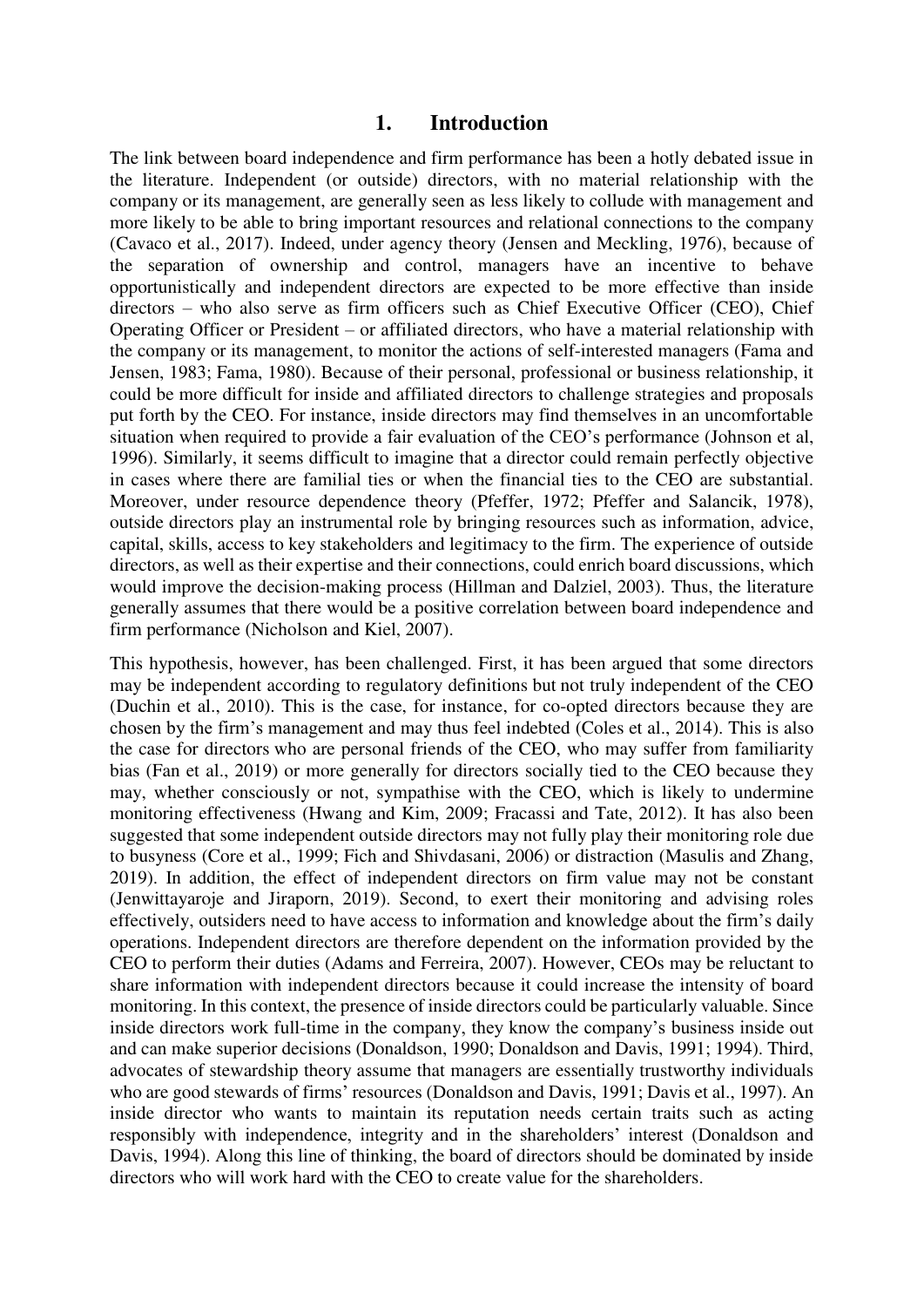Considering these two opposing points of view regarding the effect of board independence on firm performance, empirical research findings could be very instructive. Unfortunately, previous empirical studies have not established a clear relationship between the proportion of inside/independent directors and firm value. While Vance (1964, 1978) and Kesner (1987) document a positive relationship between the proportion of inside directors and firm performance, Chaganti et al. (1985), Kesner et al. (1986), Zahra and Stanton (1988), report no significant relationship and Baysinger and Butler (1985), Schellenger et al. (1989), Rosenstein and Wyatt (1990) show a negative relationship. The meta-analytic review of Dalton et al. (1998) also provides little evidence of a relationship between board independence and firm performance.

In this article, we adopt an original approach to analysing the value of board independence. Indeed, rather than studying the correlation between the proportion of inside/independent directors and firm performance, as in previous studies, we examine the relationship between director independence and shareholder satisfaction as measured by shareholder voting outcomes in annual director elections. If independent directors are valuable, value-maximising shareholders should be more likely to vote in their favour. By analysing the perception of board independence by shareholders, this study complements the work by Chen and Guay (2020) and Field et al. (2020), who used director election results to analyse how shareholders view busy directors and diverse directors.

As underlined by Masulis and Mobbs (2011), most of the previous empirical studies treat inside (and affiliated) directors as a homogenous group. One important contribution of this paper is to incorporate many dimensions of director-level heterogeneity when evaluating how shareholders perceive board members and therefore to propose a finer analysis of the value of board independence/affiliation for shareholders. Earlier literature has shown that not all independent directors have the same impact on firm value or firm outcomes (Coles et al., 2014; Core et al., 1999; Masulis and Zhang, 2019). In this paper, we extend the question by asking whether it is also the case that not all inside and affiliated directors hold the same value for shareholders. This study also adds to the scarce literature on the determinants of director election results<sup>1</sup>.

The remainder of the paper is organised as follows: Section 2 describes our data and the methodology, Section 3 shows the results and Section 4 provides our conclusions.

# **2. Data and Methodology**

Item 5.07 (Submission of Matters to a Vote of Security Holders) of Securities and Exchange Commission form 8-Ks specifies the number of 'for', 'against' and 'abstained' votes for each director election. These forms can be retrieved from the EDGAR database on the Securities and Exchange Commission (SEC) website<sup>2</sup> and allowed us to collect the results of 28,524 director elections within S&P 500 firms between 2010 and 2016 at 3,193 different shareholder meetings at 488 firms. Following Cai et al. (2009) and Chen and Guay (2020), to control for firm-level effects, our dependent variable is the excess in percentage of 'for' votes, defined as the director's percentage of 'for' votes minus the company's average percentage of 'for' votes in a given year (a definition of the variables used in this study is proposed in Table 1). The excess percentage of 'for' votes is a relative measure of shareholder satisfaction. If it is positive, it means that a given nominee gets a higher percentage of 'for' votes than the others nominees during this election.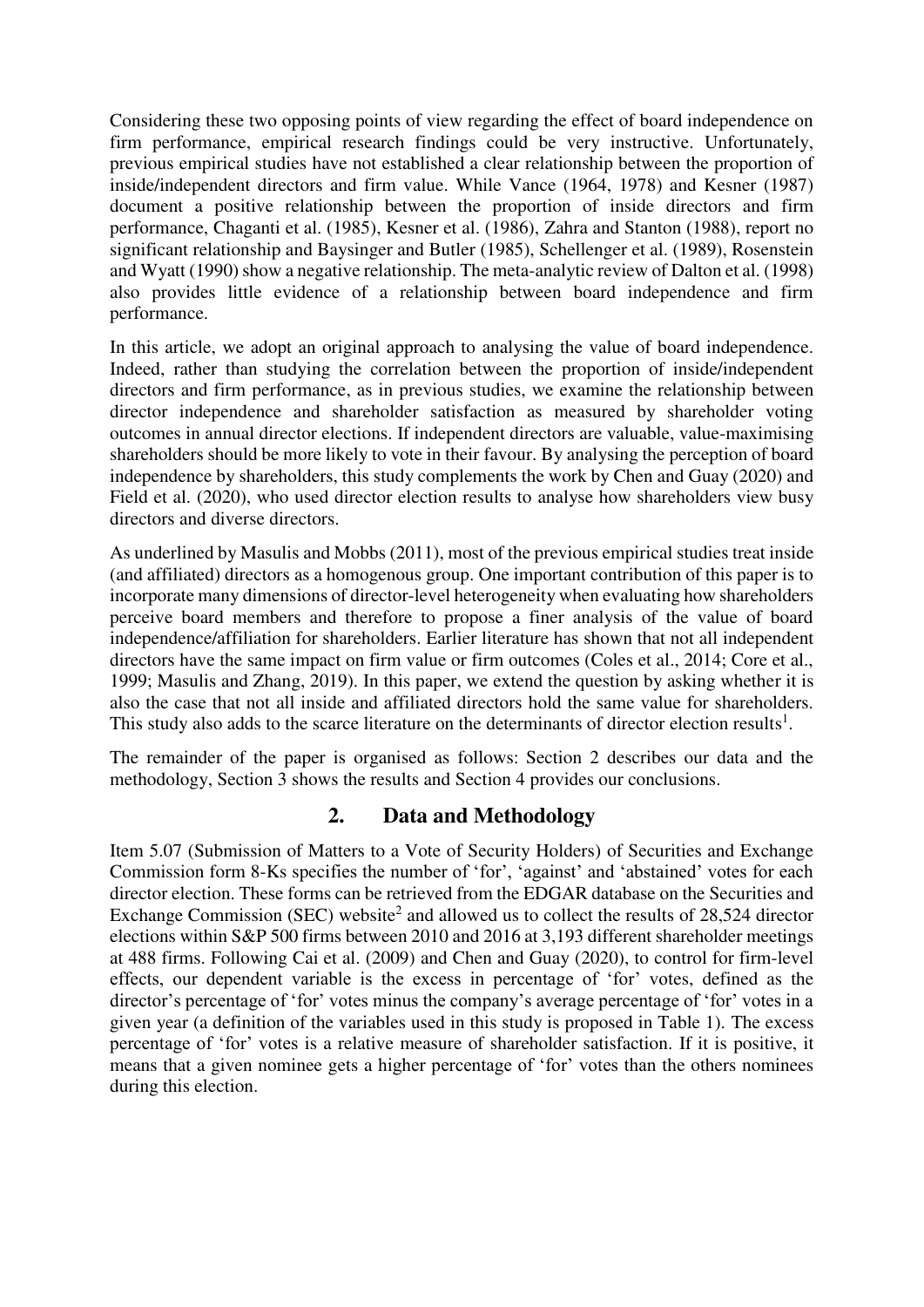| Variables                           | Definitions                                                                                                                                                                                                                |
|-------------------------------------|----------------------------------------------------------------------------------------------------------------------------------------------------------------------------------------------------------------------------|
| Dependent variable                  |                                                                                                                                                                                                                            |
| Excess % of 'for' votes             | Director's percentage of 'for' votes minus the company's average<br>percentage of 'for' votes.                                                                                                                             |
| Independent variables               |                                                                                                                                                                                                                            |
| Independent                         | Dummy variable that equals 1 if the director is independent and 0<br>otherwise. An independent director is a director with no material<br>relationship with the company or its management.                                 |
| Inside                              | Dummy variable that equals 1 if the director is an inside director and<br>0 otherwise. An inside director is an employee or a former employee<br>of the firm.                                                              |
| Affiliated                          | Dummy variable that equals 1 if the director is an affiliated director<br>and 0 otherwise. An affiliated director is a director with a material<br>relationship with the company or its management (except<br>employment). |
| <b>CEO</b>                          | Dummy variable that equals 1 if the director is the CEO of the firm<br>and 0 otherwise.                                                                                                                                    |
| Former CEO                          | Dummy variable that equals 1 if the director is a former CEO of the<br>firm and 0 otherwise.                                                                                                                               |
| Employee                            | Dummy variable that equals 1 if the director is an employee or a former<br>employee of the firm and 0 otherwise.                                                                                                           |
| Family                              | Dummy variable that equals 1 if the director has family ties with the<br>founder or the management of the company and 0 otherwise.                                                                                         |
| <b>Investor Director</b>            | Dummy variable that equals 1 if the director is affiliated to a<br>shareholder and 0 otherwise.                                                                                                                            |
| Business relationship               | Dummy variable that equals 1 if the director has a material business<br>relationship with the company and 0 otherwise.                                                                                                     |
| Founder                             | Dummy variable that equals 1 if the director is a founder or a co-<br>founder of the firm and 0 otherwise.                                                                                                                 |
| CEO and chairperson                 | Dummy variable that equals 1 if the director is the firm's CEO and<br>board chairperson and 0 otherwise.                                                                                                                   |
| Non-chairperson CEO                 | Dummy variable that equals 1 if the director is the firm's CEO but not<br>the firm's board chairperson and 0 otherwise.                                                                                                    |
| Chairperson                         | Dummy variable that equals 1 if the director is the firm's board<br>chairperson and 0 otherwise.                                                                                                                           |
| Non-CEO chairperson                 | Dummy variable that equals 1 if the director is the firm's board<br>chairperson but not the firm's CEO and 0 otherwise.                                                                                                    |
| Lead independent                    | Dummy variable that equals 1 if the director is the firm's lead<br>independent director and 0 otherwise.                                                                                                                   |
| Control variables                   |                                                                                                                                                                                                                            |
| Gender                              | Dummy variable that equals 1 if the director is a woman and 0<br>otherwise.                                                                                                                                                |
| Incumbent director                  | Dummy variable that equals 1 if a director was on the board during<br>the previous year, and 0 otherwise.                                                                                                                  |
| Attend less than 75% of<br>meetings | Dummy variable that equals 1 if the director attended less than 75% of<br>board meetings during the previous year, and 0 otherwise.                                                                                        |

Table 1: Variable definition table (to be continued).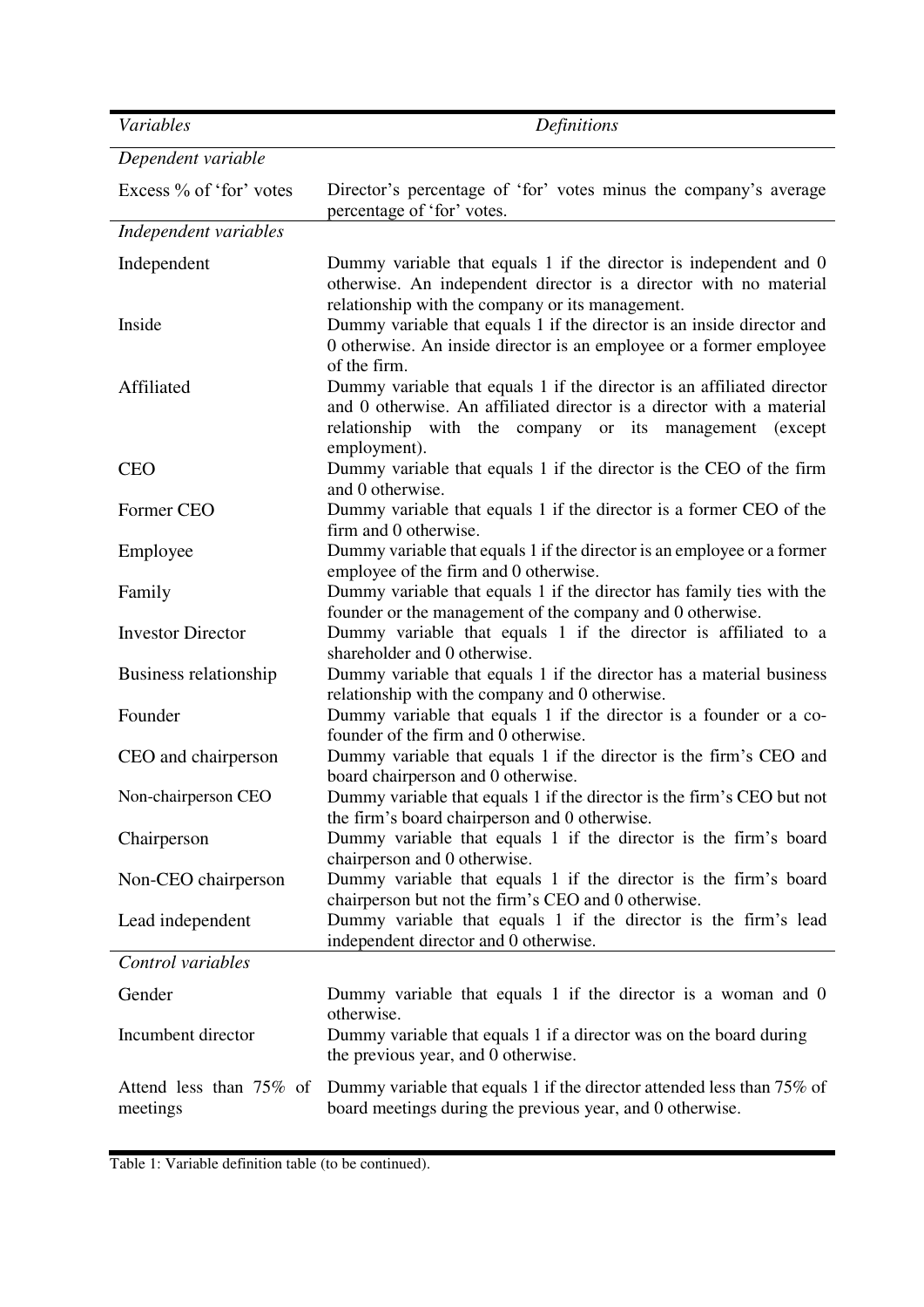| Variables                           | <b>Definitions</b>                                                                                |
|-------------------------------------|---------------------------------------------------------------------------------------------------|
| Control variables                   |                                                                                                   |
| Stock ownership                     | Number of shares that the director holds divided by the number of<br>shares outstanding.          |
| $Ln(1+Director Tenure)$             | The natural logarithm of 1 plus the number of years that the director<br>has served on the board. |
| Other outside public board<br>seats | Number of other outside public board seats that the director holds.                               |
| Ln(Age)                             | The natural logarithm of the board member's age.                                                  |
| Main shareholder                    | Percentage of shares held by the main shareholder.                                                |

Table 1: Variable definition table (continued).

We used firms' annual reports to collect information regarding board members and classify it into three categories: independent, inside and affiliated directors. Our sample is made up of 84.2% of independent directors, 14.1% of inside directors and 4% of affiliated directors<sup>3</sup>. Following previous literature, we controlled for directors' gender, incumbency, tenure, attendance at the board meetings, ownership, business and age (the main variables used in this study are described in Table 2). We winsorize all continuous variables at the  $1<sup>st</sup>$  and  $99<sup>th</sup>$ percentile

| Variable                   | Obs    | Mean  | Std. Dev. | Min      | Max   |
|----------------------------|--------|-------|-----------|----------|-------|
|                            |        |       |           |          |       |
| Excess $\%$ of votes for   | 28,627 | 0.000 | 0.031     | $-0.150$ | 0.080 |
| Independent                | 28,627 | 0.842 | 0.365     | 0.000    | 1.000 |
| Inside                     | 28.627 | 0.141 | 0.348     | 0.000    | 1.000 |
| Affiliated                 | 28,627 | 0.040 | 0.196     | 0.000    | 1.000 |
| $ln(1+Director Tenure)$    | 28,573 | 1.947 | 0.827     | 0.000    | 3.555 |
| Incumbent                  | 28,627 | 0.955 | 0.208     | 0.000    | 1.000 |
| Gender                     | 28,627 | 0.188 | 0.390     | 0.000    | 1.000 |
| Attendance                 | 28,588 | 0.003 | 0.058     | 0.000    | 1.000 |
| Ownership                  | 28,617 | 0.002 | 0.011     | 0.000    | 0.086 |
| <b>Other Public Boards</b> | 28,627 | 0.970 | 1.054     | 0.000    | 6.000 |
| ln(Age)                    | 28,627 | 4.118 | 0.127     | 3.738    | 4.382 |
| Main Shareholder           | 28,615 | 0.112 | 0.092     | 0.042    | 0.617 |

Table 2: Summary statistics on the main variables after winsorization used in this study.

Tables 3 and 4 show the correlation between the variables of interest used in the empirical analysis. Overall, the correlation between our variables is rather weak. Moreover, the computed VIFs are far below 5, suggesting that our multivariate analyses are not at risk of any multicollinearity issues.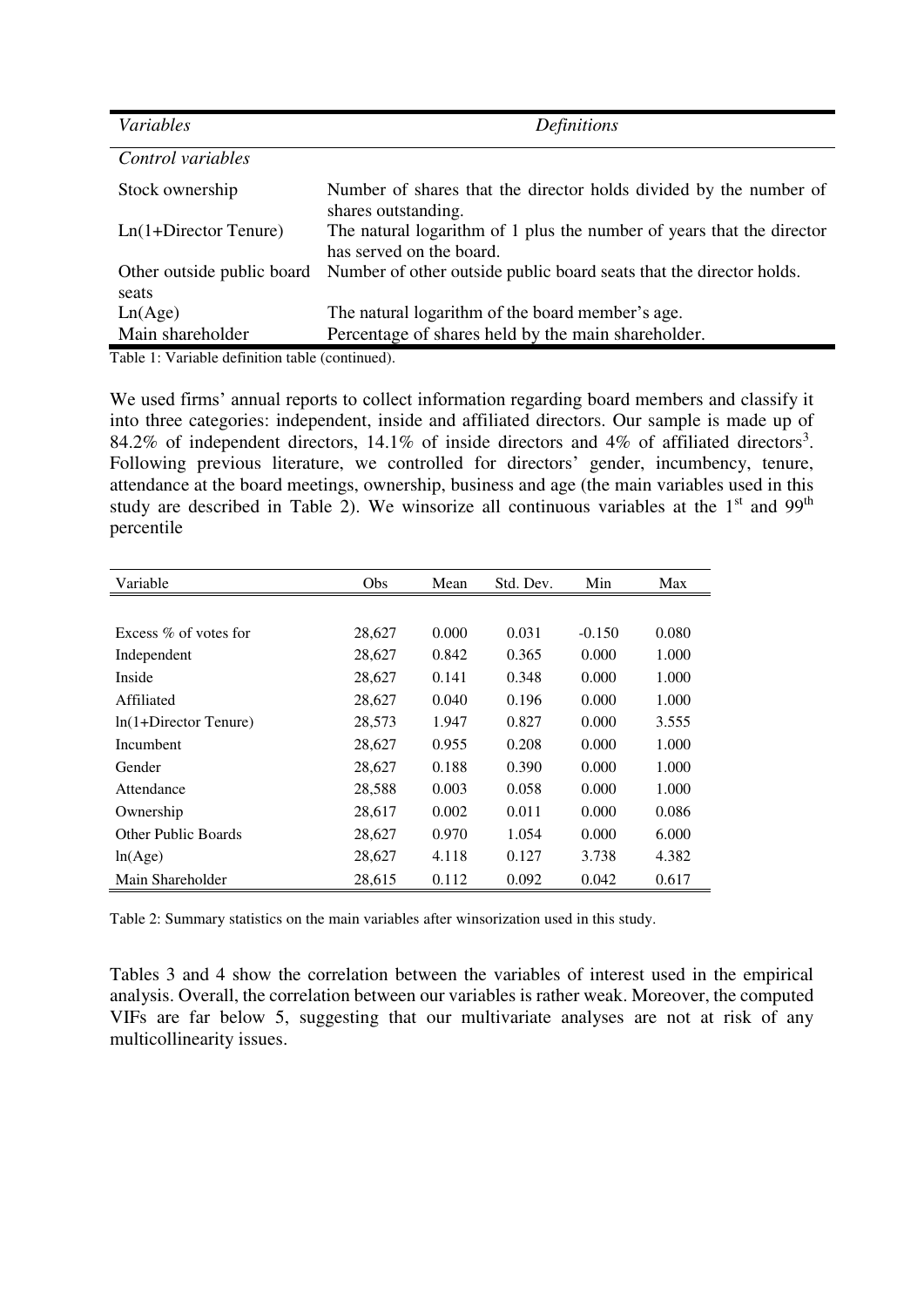|                                 | (DV)    | $(CV_1)$ | (CV <sub>2</sub> ) | $(CV_3)$ | (CV 4)  | (CV <sub>5</sub> ) | (CV <sub>6</sub> ) | (CV7)   | $(CV_8)$ |
|---------------------------------|---------|----------|--------------------|----------|---------|--------------------|--------------------|---------|----------|
| Excess $\%$ of 'for' votes (DV) | 1.00    |          |                    |          |         |                    |                    |         |          |
| Incumbent director $(CV_1)$     | 0.02    | 1.00     |                    |          |         |                    |                    |         |          |
| Attend less than $75\%$ (CV 2)  | $-0.09$ | $-0.02$  | 1.00               |          |         |                    |                    |         |          |
| Stock Ownership (CV 3)          | $-0.13$ | 0.00     | 0.01               | 1.00     |         |                    |                    |         |          |
| $Ln(1+Director Tenure) (CV 4)$  | $-0.02$ | $-0.06$  | 0.02               | 0.03     | 1.00    |                    |                    |         |          |
| Gender (CV 5)                   | $-0.18$ | $-0.07$  | 0.51               | 0.00     | 0.17    | 1.00               |                    |         |          |
| Other public boards $(CV_6)$    | $-0.15$ | 0.05     | 0.03               | 0.00     | $-0.10$ | 0.01               | 1.00               |         |          |
| $ln(Age)$ (CV 7)                | $-0.09$ | $-0.14$  | 0.15               | $-0.01$  | $-0.04$ | 0.42               | 0.14               | 1.00    |          |
| Main shareholder (CV 8)         | 0.00    | $-0.03$  | 0.01               | 0.02     | 0.15    | $-0.03$            | $-0.02$            | $-0.11$ | 1.00     |

Table 3: Correlation matrix of the dependent variable (DV) and control variables (CV) used in this study.

|                                   | $(DV_1)$ | $(CV_1)$ | (CV <sub>2</sub> ) | $(CV_3)$ | (CV <sub>4</sub> ) | (CV <sub>5</sub> ) | (CV <sub>6</sub> ) | (CV7)    | $(CV_8)$ |
|-----------------------------------|----------|----------|--------------------|----------|--------------------|--------------------|--------------------|----------|----------|
| Independent $(IV 1)$              | 0.022    | $-0.013$ | $-0.003$           | $-0.326$ | $-0.075$           | 0.145              | 0.154              | 0.200    | $-0.136$ |
| Inside $(IV 2)$                   | 0.005    | 0.014    | $-0.001$           | 0.324    | 0.073              | $-0.139$           | $-0.151$           | $-0.198$ | 0.076    |
| Affiliated (IV 3)                 | $-0.052$ | 0.020    | 0.019              | 0.396    | 0.145              | $-0.059$           | $-0.094$           | $-0.043$ | 0.193    |
| $CEO$ (IV 4)                      | 0.019    | 0.017    | $-0.017$           | 0.191    | 0.002              | $-0.114$           | $-0.117$           | $-0.214$ | 0.001    |
| Former CEO (IV 5)                 | $-0.007$ | 0.026    | 0.010              | 0.210    | 0.156              | $-0.063$           | $-0.023$           | 0.075    | 0.027    |
| Employee $(IV 6)$                 | $-0.018$ | $-0.015$ | 0.012              | 0.141    | 0.018              | $-0.037$           | $-0.092$           | $-0.096$ | 0.123    |
| Investor director $(IV 7)$        | $-0.049$ | $-0.011$ | 0.026              | 0.029    | $-0.052$           | $-0.034$           | $-0.003$           | $-0.082$ | 0.271    |
| Business relationship (IV 8)      | $-0.059$ | 0.010    | 0.008              | 0.007    | 0.048              | $-0.028$           | $-0.014$           | 0.050    | 0.013    |
| Family (IV 9)                     | $-0.023$ | 0.012    | 0.009              | 0.296    | 0.101              | $-0.006$           | $-0.069$           | $-0.080$ | 0.082    |
| Founder (IV $10$ )                | 0.010    | 0.024    | 0.009              | 0.392    | 0.156              | $-0.053$           | $-0.075$           | 0.032    | 0.067    |
| CEO and chairperson $(IV 11)$     | $-0.048$ | 0.045    | $-0.011$           | 0.177    | 0.076              | $-0.080$           | $-0.065$           | $-0.102$ | $-0.022$ |
| Non-chairperson CEO (IV 12)       | 0.080    | $-0.024$ | $-0.012$           | 0.083    | $-0.080$           | $-0.077$           | $-0.098$           | $-0.198$ | 0.025    |
| Chairperson $(IV 13)$             | $-0.055$ | 0.060    | $-0.010$           | 0.256    | 0.165              | $-0.117$           | $-0.041$           | $-0.011$ | 0.006    |
| Non-CEO Chairperson (IV 14)       | $-0.027$ | 0.037    | $-0.003$           | 0.177    | 0.156              | $-0.082$           | 0.012              | 0.096    | 0.032    |
| Lead independent director (IV 15) | $-0.078$ | 0.052    | $-0.010$           | $-0.036$ | 0.159              | $-0.054$           | 0.056              | 0.134    | $-0.026$ |

Table 4: Correlation table between the independent variables (IV) and the dependent variable (DV) and control variables (CV) used in this study.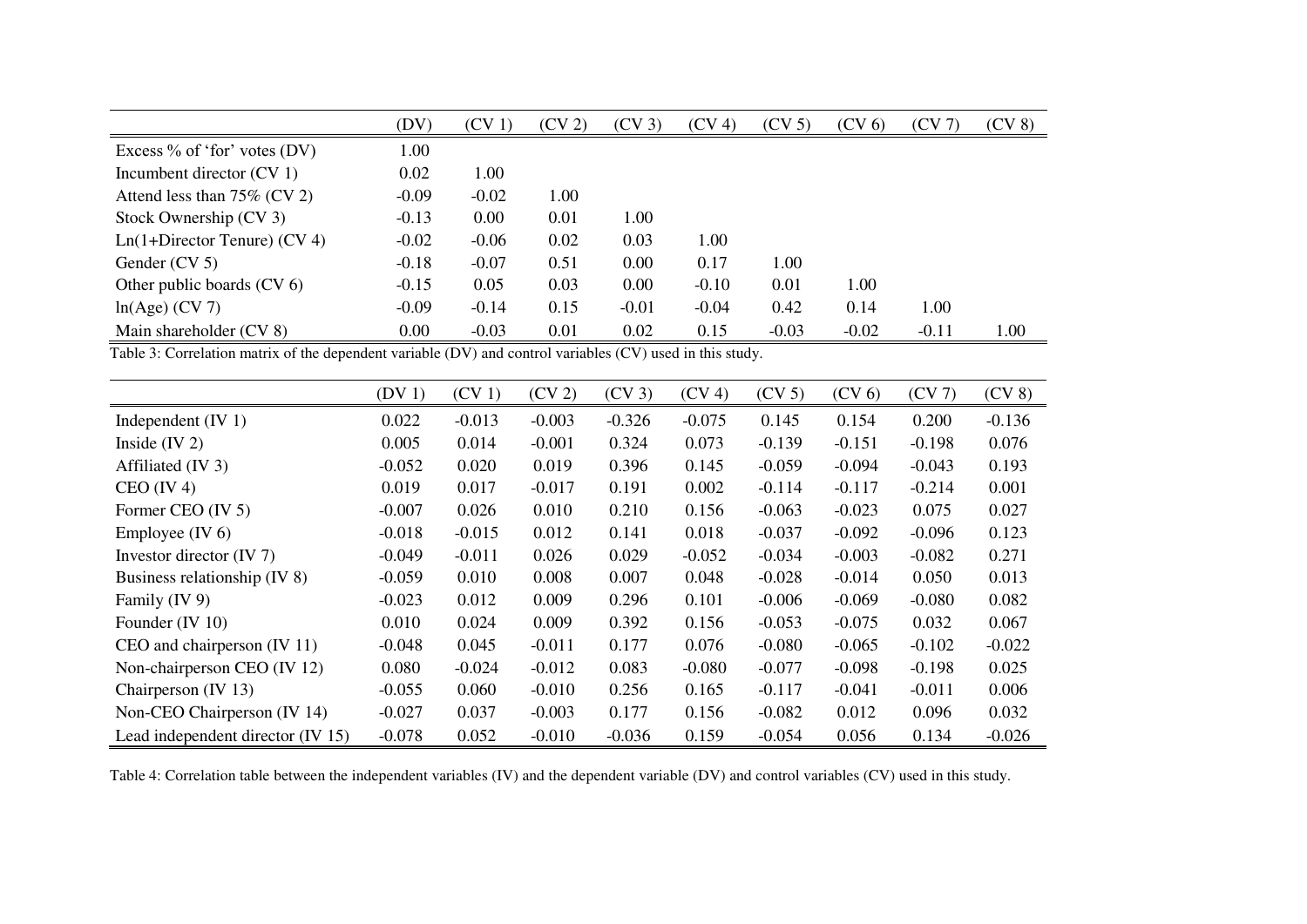# **3. Results**

#### **3.1. Does board independence matter to shareholders?**

First, we used our classification to analyse the impact of board independence on shareholder satisfaction. Table 5 presents the results from the multiple regression analyses. The first regression shows that board independence has a positive and significant impact (at the 1% level) on the excess percentage of 'for' votes, which is in line with Cai et al. (2009) and consistent with the agency and the resource dependence theory. Independent directors are thus seen as being valuable to shareholders as they tend to receive more 'for' votes than the other directors. The economic interpretation of the coefficient is that independent directors obtain 0.4% more votes compared to non-independent directors, this corresponds to roughly 1/8 of a one standard deviation change in excess votes. Column (2) tests for the shareholder approval of inside directors, and the coefficient suggest a negative and statistically significant effect on excess votes at the 5% level. By contrast, model (3) shows a negative and significant relationship (at the 1% level) between affiliated directors and the excess percentage of 'for' votes, suggesting that affiliated directors are less desirable from the shareholders' point of view. The magnitude of the coefficient is 1.5 times that of the positive effect from independent directors **(**0.6% more excess votes).

|                     | (1)                   | (2)         | (3)         |  |  |  |  |
|---------------------|-----------------------|-------------|-------------|--|--|--|--|
|                     | Excess % of votes for |             |             |  |  |  |  |
|                     |                       |             |             |  |  |  |  |
| Independent         | $0.004***$            |             |             |  |  |  |  |
|                     | (7.00)                |             |             |  |  |  |  |
| Inside              |                       | $-0.001**$  |             |  |  |  |  |
|                     |                       | $(-2.22)$   |             |  |  |  |  |
| Affiliated          |                       |             | $-0.006***$ |  |  |  |  |
|                     |                       |             | $(-5.80)$   |  |  |  |  |
| Gender              | $0.001**$             | $0.002***$  | $0.002***$  |  |  |  |  |
|                     | (2.41)                | (3.20)      | (3.40)      |  |  |  |  |
| Incumbent           | $-0.005***$           | $-0.005***$ | $-0.005***$ |  |  |  |  |
|                     | $(-5.05)$             | $(-5.05)$   | $(-5.26)$   |  |  |  |  |
| Attendance          | $-0.075***$           | $-0.075***$ | $-0.074***$ |  |  |  |  |
|                     | $(-22.89)$            | $(-22.85)$  | $(-22.76)$  |  |  |  |  |
| Ownership           | $0.071***$            | $0.047**$   | $0.073***$  |  |  |  |  |
|                     | (3.54)                | (2.33)      | (3.59)      |  |  |  |  |
| Tenure              | $-0.001***$           | $-0.001***$ | $-0.001***$ |  |  |  |  |
|                     | $(-23.55)$            | $(-24.36)$  | $(-23.32)$  |  |  |  |  |
| Other Public Boards | $-0.005***$           | $-0.005***$ | $-0.005***$ |  |  |  |  |
|                     | $(-28.29)$            | $(-27.84)$  | $(-27.98)$  |  |  |  |  |
| Age                 | $-0.000$              | 0.000       | 0.000       |  |  |  |  |
|                     | $(-0.91)$             | (0.31)      | (0.39)      |  |  |  |  |
| Main Shareholder    | $-0.001$              | $-0.003$    | $-0.001$    |  |  |  |  |
|                     | $(-0.58)$             | $(-0.99)$   | $(-0.37)$   |  |  |  |  |
| Constant            | $0.015***$            | $0.016***$  | $0.016***$  |  |  |  |  |
|                     | (7.79)                | (8.31)      | (8.41)      |  |  |  |  |
| Observations        | 25,216                | 25,216      | 25,216      |  |  |  |  |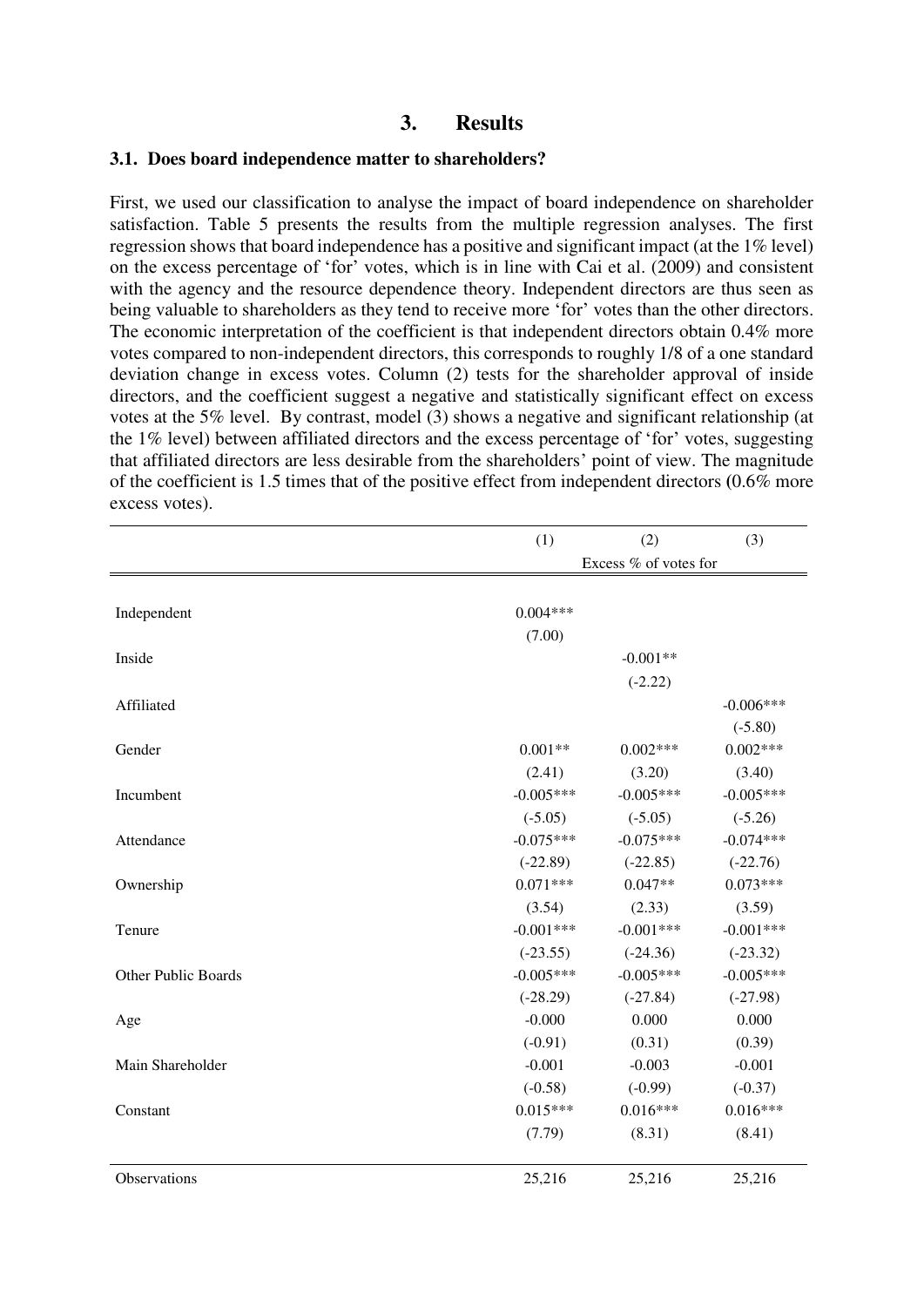| R-squared   | 0.085 | 0.083 | 0.084 |
|-------------|-------|-------|-------|
| Industry FE |       |       |       |
| Year FE     |       |       |       |

Table 5: Board independence and shareholder satisfaction. Robust t-values in parentheses clustered on industry.\*, \*\*, \*\*\*, indicate statistical significance at the 1%, 5% and 10% levels, respectively.

### **3.2. Further Analysis**

To better understand how investors perceive inside and affiliated directors, we split our variable 'inside directors' into three sub-variables (CEO, former CEO, and employee) and the variable 'affiliated directors' into four sub-variables (family, investor director, business relationship and founder) $4$  and study the link between one of these sub-variables and director election results in Table 6. Column (1) reveals that CEOs are perceived neutrally as board members, while former CEO in column (2) show that the presence of firms' former CEOs on the board is perceived very positively by investors (the impact is significant at the 1% level). The information possessed by former CEOs and their knowledge about the firm's operations are seen as critical by shareholders. By contrast, regression (3) shows that employees and former employees tend to receive significantly fewer 'for' votes. This result is not consistent with the stewardship theory and seems to indicate that the presence of employees and former employees on the board is not perceived by investors as added value. Employee directors could pay at the ballot box for their perceived lack of independence from the CEO.

Similarly, the fourth and the fifth regressions show that directors affiliated to a shareholder (investor directors) and a director with a material business relationship with the company receive significantly fewer 'for' votes. These results may be interpreted as indicating that investor directors are suspected by shareholders to act in the interest of a particular investor rather than in the general interest of shareholders and that a director with a material business relationship with the company is seen as putting their interest ahead of their director duties. Similarly, we show that directors with family ties with the CEO or the founder have a negative impact on shareholder satisfaction (at the 10% level). Thus, emotional ties to management could compromise director's independence.

Finally, the only sub-group of affiliated directors that has a positive and significant impact (at the 1% level) on director election results is the founder sub-group. Investors view the presence of the firm's founder on the board in a positive light. This may be due to both their firm-specific knowledge and their sentimental attachment to the firm.

The effect of the combination of the CEO and chairperson roles on firm value has also been the subject of much debate amongst shareholder groups, scholars, directors and regulators (Kang and Zardkoohi, 2005). On the one hand, agency theorists argue for a separation of CEO and chairperson responsibilities, as concentrating both roles in the hands of one person promotes CEO entrenchment and opportunistic behaviour and reduces board independence. On the other hand, stewardship theorists assert that there is no motivational problem among executives and that it is in the shareholders' interest to concentrate the power and authority in one person (Donaldson and Davis, 1991).

The perception by shareholders of the CEO and chairperson's presence on the board could therefore depend in part on whether or not there is a separation of roles between the CEO and the chairperson. To test this hypothesis, we again divided our sample into subgroups. We spilt our variable 'CEO' into 'CEO and chairperson' and 'non-chairperson CEO' and our variable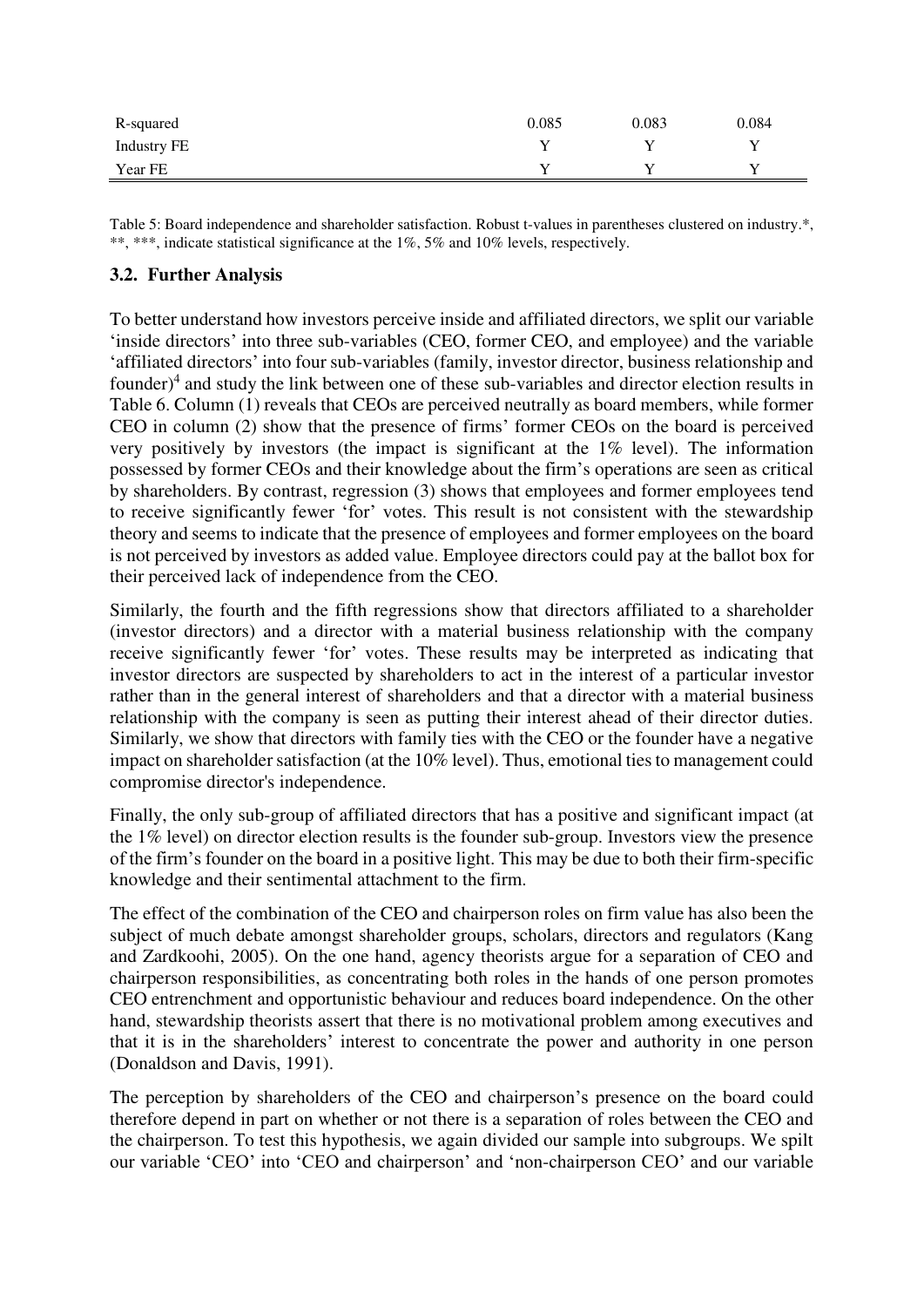'chairperson' into 'CEO and chairperson' and 'non-CEO chairperson'<sup>4</sup> . The results are presented in columns (8) to (12) of Table 6.

As shown previously in model (1) of Table 6, the presence of the CEO on the board is viewed neutrally by investors However, this result hides important differences depending on whether the roles of CEO and chairperson are concentrated or not. While dual CEOs receive significantly fewer 'for' votes (at the 1% level) than other board members [column (8)], CEOs who are not the chairperson of their firm receive significantly more 'for' votes [at the 1% level, in column (9)]. In other words, the CEO's presence on the board is appreciated by shareholders only if the roles of CEO and chairperson are separated, which is consistent with the agency theory.

Column (10) of Table 6 shows that chairpersons receive significantly fewer 'for' votes (at the 1% level) than other directors. Again, this result hides differences across our two sub-groups. When the chairperson is also CEO, he or she receives significantly fewer 'for' votes (at the  $1\%$ ) level) but when the chairperson is not the firm's CEO (column 11), he or she receives votes in line with the other board members. This result confirms that the leadership structure matters to shareholders and is consistent with the agency theory.

Model 12 shows that lead independent directors receive significantly fewer 'for' votes (at the 1% level). This result complements Lamoreaux et al.'s work (2019), which finds that investors respond positively to the adoption of a lead independent director board structure. It seems indeed that shareholders welcome a lead independent director appointment but that they use their vote to express their dissatisfaction regarding the firm's leadership structure by voting 'against' or by abstaining from voting.

The final model in column (13) includes all variables in the same regression (except chairman and CEO, which are linear combinations of other variables). Except for former CEO that is now non-significant, our findings mimics those in the prior models.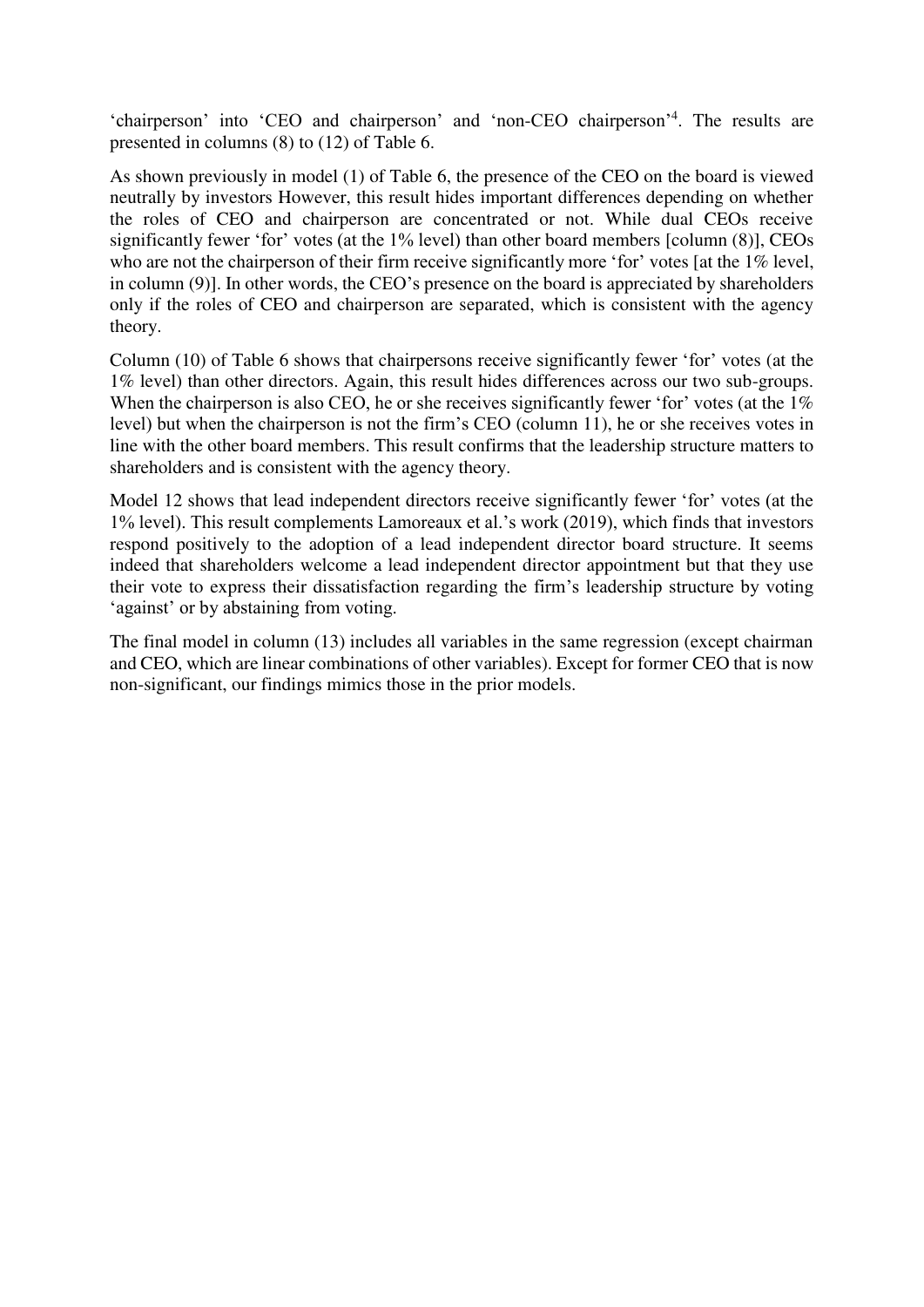|                              | (1)                   | (2)                 | (3)                      | (4)                      | (5)                      | (6)                    | (7)<br>Excess % of 'for' votes | (8)                      | (9)                   | (10)                     | (11)            | (12)                     | (13)                     |
|------------------------------|-----------------------|---------------------|--------------------------|--------------------------|--------------------------|------------------------|--------------------------------|--------------------------|-----------------------|--------------------------|-----------------|--------------------------|--------------------------|
|                              |                       |                     |                          |                          |                          |                        |                                |                          |                       |                          |                 |                          |                          |
| <b>CEO</b>                   | $-0.001$<br>$(-0.69)$ |                     |                          |                          |                          |                        |                                |                          |                       |                          |                 |                          |                          |
| Former CEO                   |                       | $0.004**$<br>(2.56) |                          |                          |                          |                        |                                |                          |                       |                          |                 |                          | 0.000<br>(0.11)          |
| Employee                     |                       |                     | $-0.007***$<br>$(-3.46)$ |                          |                          |                        |                                |                          |                       |                          |                 |                          | $-0.008***$<br>$(-3.64)$ |
| <b>Investor Director</b>     |                       |                     |                          | $-0.026***$<br>$(-3.49)$ |                          |                        |                                |                          |                       |                          |                 |                          | $-0.026***$<br>$(-3.32)$ |
| <b>Business Relationship</b> |                       |                     |                          |                          | $-0.020***$<br>$(-5.04)$ |                        |                                |                          |                       |                          |                 |                          | $-0.020***$<br>$(-4.78)$ |
| Family                       |                       |                     |                          |                          |                          | $-0.005*$<br>$(-1.74)$ |                                |                          |                       |                          |                 |                          | $-0.002$<br>$(-0.63)$    |
| Founder                      |                       |                     |                          |                          |                          |                        | $0.010***$<br>(3.67)           |                          |                       |                          |                 |                          | $0.010***$<br>(3.12)     |
| CEO and Chairperson          |                       |                     |                          |                          |                          |                        |                                | $-0.008***$<br>$(-7.46)$ |                       |                          |                 |                          | $-0.009***$<br>$(-9.12)$ |
| Non-Chairperson CEO          |                       |                     |                          |                          |                          |                        |                                |                          | $0.008***$<br>(8.76)  |                          |                 |                          | $0.006***$<br>(6.18)     |
| Chairperson                  |                       |                     |                          |                          |                          |                        |                                |                          |                       | $-0.004***$<br>$(-5.05)$ |                 |                          |                          |
| Non-CEO Chairperson          |                       |                     |                          |                          |                          |                        |                                |                          |                       |                          | 0.001<br>(0.82) |                          | $-0.000$<br>$(-0.29)$    |
| Lead Independent Director    |                       |                     |                          |                          |                          |                        |                                |                          |                       |                          |                 | $-0.005***$<br>$(-4.35)$ | $-0.006***$<br>$(-4.95)$ |
| Constant                     | 0.008<br>(0.77)       | 0.007<br>(0.72)     | 0.010<br>(1.04)          | 0.009<br>(0.90)          | 0.005<br>(0.49)          | 0.009<br>(0.86)        | 0.007<br>(0.74)                | 0.016<br>(1.54)          | $-0.004$<br>$(-0.43)$ | 0.010<br>(1.01)          | 0.007<br>(0.69) | 0.004<br>(0.42)          | 0.013<br>(1.28)          |
| Observations                 | 25,216                | 25,216              | 25,216                   | 25,216                   | 25,216                   | 25,216                 | 25,216                         | 25,216                   | 25,216                | 25,216                   | 25,216          | 25,216                   | 25,216                   |
| R-squared                    | 0.083                 | 0.084               | 0.085                    | 0.087                    | 0.086                    | 0.084                  | 0.084                          | 0.086                    | 0.086                 | 0.085                    | 0.083           | 0.085                    | 0.100                    |
| Controls                     | Y                     | Y                   | Y                        | Y                        | Y                        | Y                      | Y                              | Y                        | $\mathbf Y$           | Y                        | Y               | Y                        | Y                        |
| <b>Industry FE</b>           | $\mathbf Y$           | $\mathbf Y$         | $\mathbf Y$              | $\mathbf Y$              | $\mathbf Y$              | $\mathbf Y$            | $\mathbf Y$                    | $\mathbf Y$              | $\mathbf Y$           | $\mathbf Y$              | $\mathbf Y$     | $\mathbf Y$              | $\mathbf Y$              |
| Year FE                      | Y                     | Y                   | Y                        | Y                        | Y                        | Y                      | Y                              | Y                        | Y                     | Y                        | Y               | Y                        | Y                        |

Table 6: Do all inside and affiliated directors have the same value for shareholders and does dual leadership structure matter for shareholders? Robust t-values in parentheses clustered on industry \*, \*\*, \*\*\*, indicate statistical significance at the 1%, 5% and 10% levels, respectively.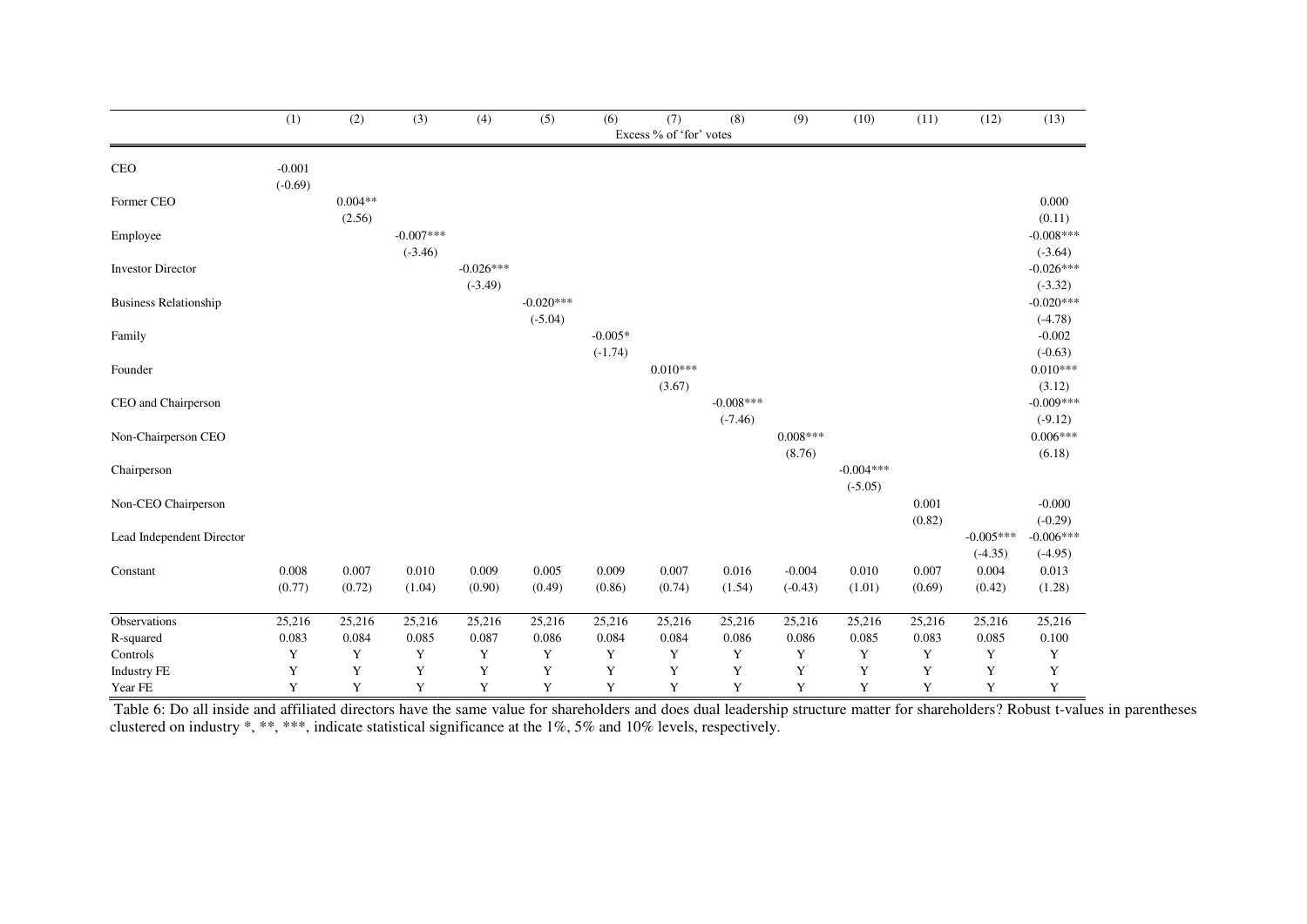#### **3.3 Endogeneity Concerns**

This subsection aims to ensure that our findings are not driven by potential endogeneity in our main independent variables. Even though our setting effectively excludes endogenous firm level variables (valuation, profitability etc.), unobserved director characteristics could still drive our results. Therefore, we extend our analysis by endogenizing our main independent variables (Independent, Insider and Affiliated). Since, the independent variables of interest are indicator variables, a normal two-stage least squares estimation will be subject to Hausman's (1978) "forbidden regression" problem. Therefore, we conduct the three-stage procedure suggested by Wooldridge (2010). The procedure involves running a probit model in the first stage including the excluded and included instruments, then use the fitted values from the probit as excluded instrument in a two stage least squares model (see, e.g., Adams et al, 2009 for the use of the procedure).

Our excluded instruments follows from Yang and Zhao (2014), and Liu et al., (2015), that use the percentage of independent/insider/affiliated directors within the firm's 2-digit SIC industry (excluding the firm in the calculation). The idea behind using the percentage of directors within the industry is that this percentage is likely to be affected by industry characteristics and conditions but not affect the within-firm voting outcome. We argue that the percentage of independent/insider/affiliated directors satisfies the inclusion restriction, by having an impact on the likelihood of being independent/insider/affiliated in the first stage. The F-stats for the percentage of independent/insider/affiliated are 12.70/ 15.64/ 18.48 respectively. We can only argue for the exclusion restrictions, although it is unlikely that other firms' percentage of directors should have direct impact on the excess votes individual directors obtain.

Columns (1) to (3) of Table 7 report the last stages in our IV-estimation procedure. Consistent with prior estimates, independent directors have better voting outcomes. After instrumenting inside directors, they have negative voting outcomes, while affiliated directors are unrelated to the voting. Given that our instruments are valid, our findings confirm that Independent and Inside are not subject to omitted variable bias. We therefore conclude that independent directors are seen as valuable for shareholders and that inside directors have a negative impact on shareholder satisfaction which is consistent with agency theory and not with stewardship theory.

|                            | (1)         | (2)                     | (3)         |
|----------------------------|-------------|-------------------------|-------------|
|                            |             | Excess $%$ of votes for |             |
|                            |             |                         |             |
| Independent (instrumented) | $0.017**$   |                         |             |
|                            | (2.56)      |                         |             |
| Inside (instrumented)      |             | $-0.021**$              |             |
|                            |             | $(-2.16)$               |             |
| Affiliated (instrumented)  |             |                         | 0.013       |
|                            |             |                         | (1.59)      |
| Gender                     | $-0.001$    | $-0.001$                | $0.002**$   |
|                            | $(-0.57)$   | $(-0.67)$               | (2.38)      |
| Incumbent                  | $-0.005***$ | $-0.004***$             | $-0.004***$ |
|                            | $(-3.89)$   | $(-3.67)$               | $(-3.31)$   |
| Attendance                 | $-0.075***$ | $-0.076***$             | $-0.077***$ |
|                            | $(-9.46)$   | $(-9.68)$               | $(-8.14)$   |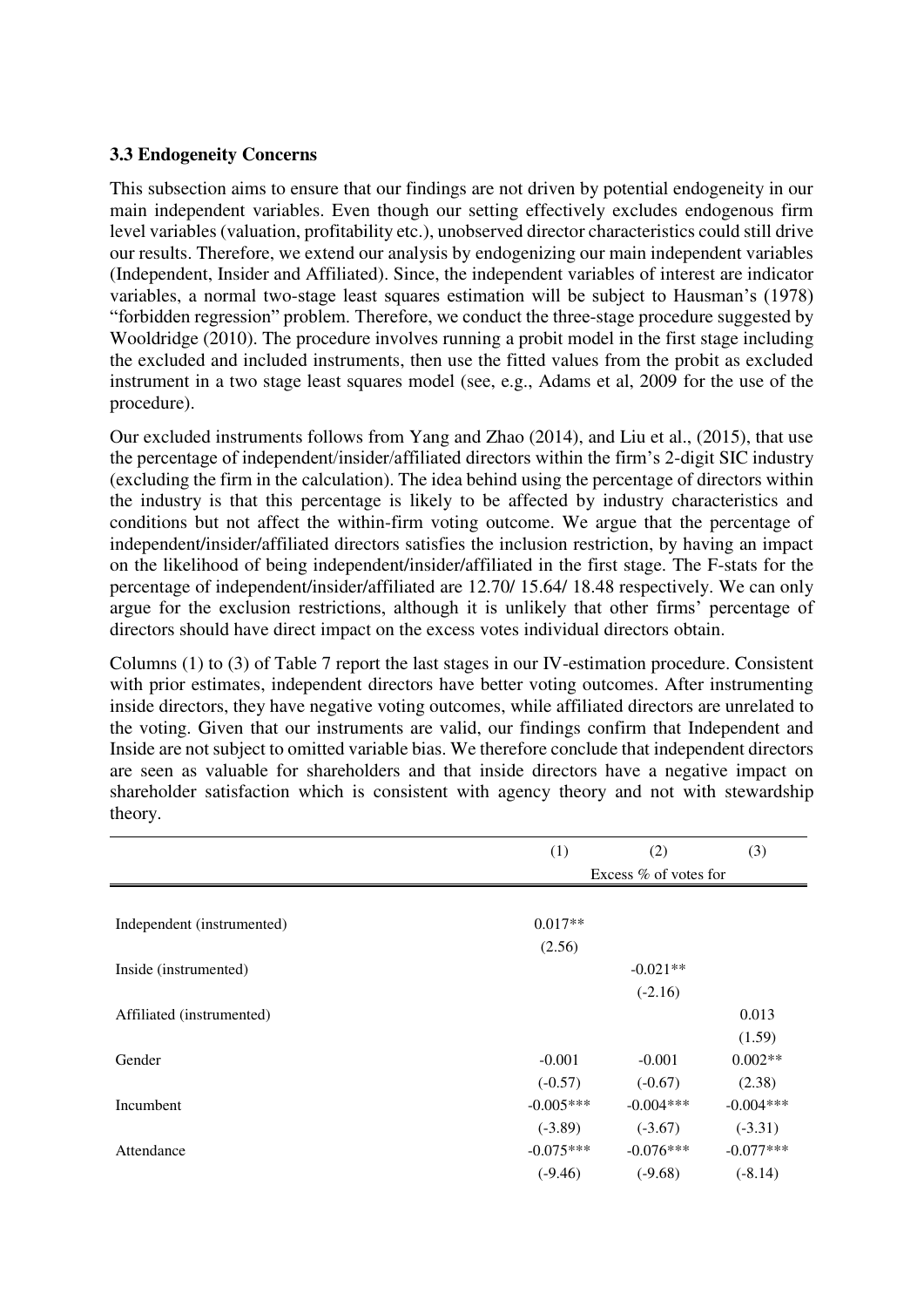| Ownership                                     | $0.192**$   | $0.220**$   | $-0.031$    |
|-----------------------------------------------|-------------|-------------|-------------|
|                                               | (2.43)      | (2.12)      | $(-0.52)$   |
| Tenure                                        | $-0.001***$ | $-0.001***$ | $-0.001***$ |
|                                               | $(-6.51)$   | $(-5.75)$   | $(-14.43)$  |
| <b>Other Public Boards</b>                    | $-0.006***$ | $-0.006***$ | $-0.005***$ |
|                                               | $(-12.37)$  | $(-11.28)$  | $(-13.64)$  |
| Age                                           | $-0.000**$  | $-0.000*$   | 0.000       |
|                                               | $(-2.04)$   | $(-1.78)$   | (0.97)      |
| Main Shareholder                              | 0.002       | $-0.002$    | $-0.006$    |
|                                               | (0.69)      | $(-0.64)$   | $(-1.49)$   |
|                                               |             |             |             |
| <b>Observations</b>                           | 25,216      | 25,216      | 20,866      |
| R-squared                                     | 0.064       | 0.043       | 0.069       |
| Model                                         | 2SLS        | 2SLS        | 2SLS        |
| F-stat first stage (for excluded instruments) | 12.70       | 15.64       | 18.48       |
| <b>Industry FE</b>                            | Y           | Y           | Y           |
| Year FE                                       | Y           | Y           | Y           |

Table 7: Endogeneity concerns. Robust t-values in parentheses clustered on industry. \*, \*\*, \*\*\*, indicate statistical significance at the  $1\%$ , 5% and 10% levels, respectively.

### **4. Conclusion**

The previous literature gives rise to two competing theories regarding the relationship between board independence and firm performance: the agency theory, which posits a positive relationship between the proportion of independent directors and firm performance and the stewardship theory, which posits the opposite.

The originality of this paper, rather than directly studying the correlation between board independence and firm performance, as in previous studies, is to analyse how investors perceive board independence through director election results. The main idea is that independent directors should receive more 'for' votes during director elections if they are valuable to shareholders. Using shareholder voting as a director-level measure of shareholder satisfaction allows for concerns about omitted firm-level characteristics to be overcome<sup>5</sup> and for the proposal of a finer analysis of the value of board independence/affiliation for shareholders (Chen and Guay, 2020).

Overall, our results are consistent with the agency theory. We show that independent directors receive significantly more and inside directors significantly fewer 'for' votes in director elections than other board members. Moreover, we show that not all inside and affiliated directors hold the same value for shareholders. While the presence of the founder on the board is positively perceived by shareholders, the presence of employees, investor directors or directors with business relationships with the firm is not appreciated and the presence of family directors has no significant impact on director election outcomes.

Finally, we show that the leadership structure matters to shareholders and that they express their dissatisfaction at the ballot box. Dual CEOs and lead independent directors receive fewer 'for' votes but when the roles of chairperson and CEO are separated, CEOs receive more for' votes and chairpersons are not penalized relative to other board members.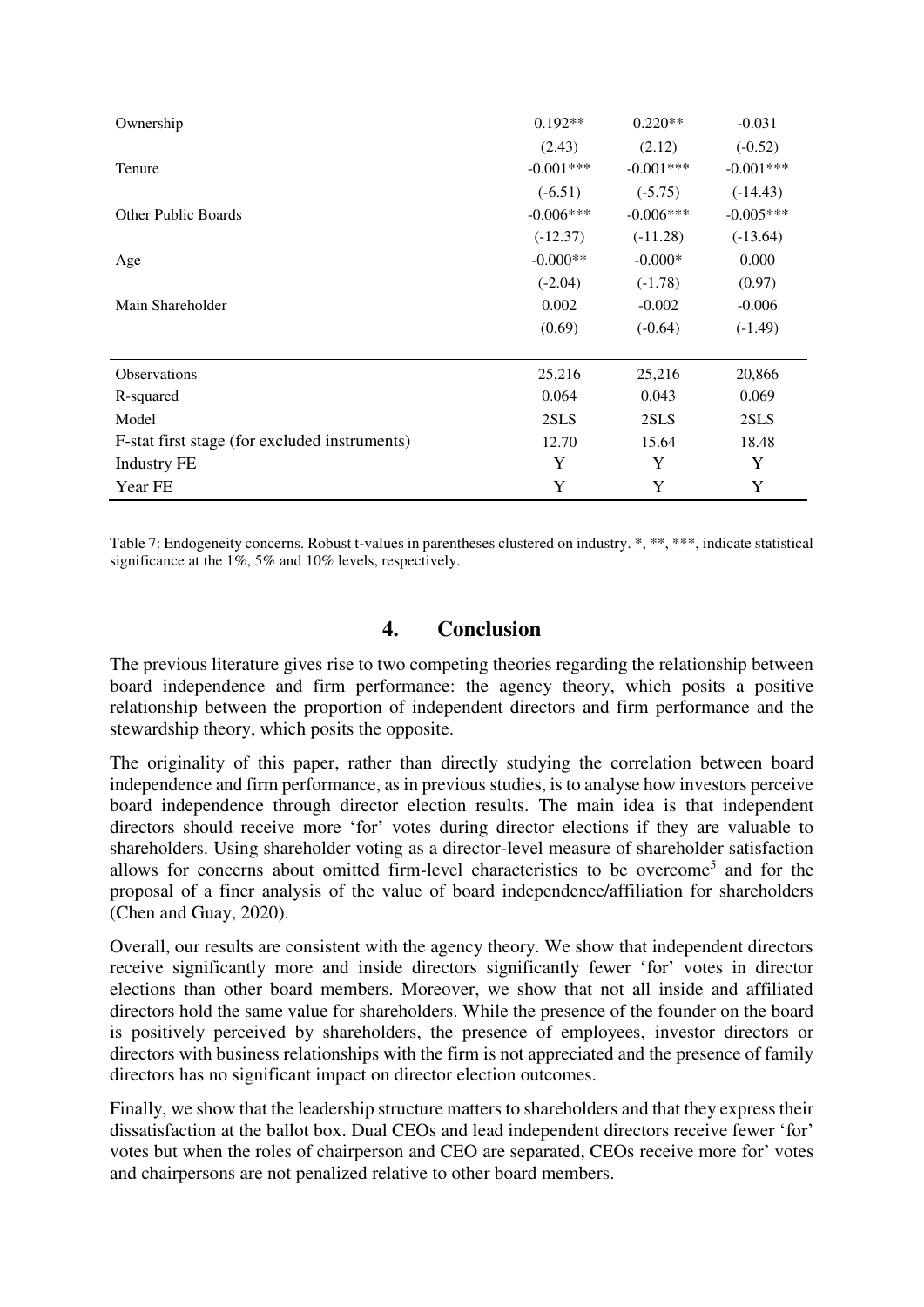#### **Notes**

<sup>1</sup> Cai et al. (2009) showed the existence of a positive and significant link between board independence and the percentage of votes in favour of a nominee. Hillman et al. (2011) have documented that affiliated directors are positively related to votes withheld but that director independence is not. On the contrary, Ertimur et al. (2018) find a negative relationship between the percentage of votes withheld and director independence. Thus, while previous work tried to establish a link between board independence and director votes we have split our 'inside directors' and 'affiliated directors' variables into sub-variables to analyze whether all inside and affiliated directors have the same value for shareholders which allows us to better understand the relationship between director independence/affiliation and director election results.

<sup>2</sup>https://www.sec.gov/.

<sup>3</sup> The sum of the independent, inside and affiliated directors is greater than 1 since some directors are affiliated and insiders. This is the case, for instance, for family members of the founder who are also the CEO or an employee of the firm.

4 A definition of these variables is proposed in Table 1.

 $<sup>5</sup>$  By omitted firm-level characteristics, we mean both time-invariant and time-varying firm characteristics, such</sup> as firm performance, firm growth opportunities, and firm information-environment features. Our approach does not rule out director characteristics, such as director's social network or media exposure.

#### **References**

Adams, R.B. and Ferreira, D. (2007) "A theory of friendly boards" *Journal of Finance* **62,** 217– 250.

Adams, R., Almeida, H. and Ferreira, D. (2009) "Understanding the relationship between founder–CEOs and firm performance". *Journal of empirical Finance 16*, 136-150.

Baysinger, B.D. and Butler, H.H. (1985) "Corporate governance and the board of directors: Performance effects of changes in board composition" *Journal of Law, Economics, and Organization* **1**, 101–124.

Cai, J. Garner, J.L. and Walking, R.A. (2009) "Electing directors" *Journal of Finance* **64**, 2389– 2421.

Cavaco, S., Crifo, P., Rebérioux, A. and Roudaut, G. (2017) "Independent directors: Less informed but better selected than affiliated board members?" *Journal of Corporate Finance* **43**, 106–121.

Chaganti, R.S., Mahajan, V. and Sharma, S. (1985) "Corporate board size, composition and corporate failures in retailing industry" *Journal of Management Studies* **22**, 400–417.

Chen, K.D. and Guay, W.R. (2020) "Busy directors and shareholder satisfaction" *Journal of Financial and Quantitative Analysis* **55**, 2181–2210.

Coles, J.L., Daniel, N.D. and Naveen, L. (2014) "Co-opted boards" *Review of Financial Studies* **27**, 1751–1796.

Core, J.E., Holthausen, R.W. and Larcker, D.F. (1999) "Corporate governance, chief executive officer compensation, and firm performance" *Journal of Financial Economics* **51**, 371–406.

Dalton, D.R., Daily, C.M., Ellstrand, A.E. and Johnson, J.L. (1998) "Meta-analytic reviews of board composition, leadership structure, and financial performance" *Strategic Management Journal* **19**, 269–290.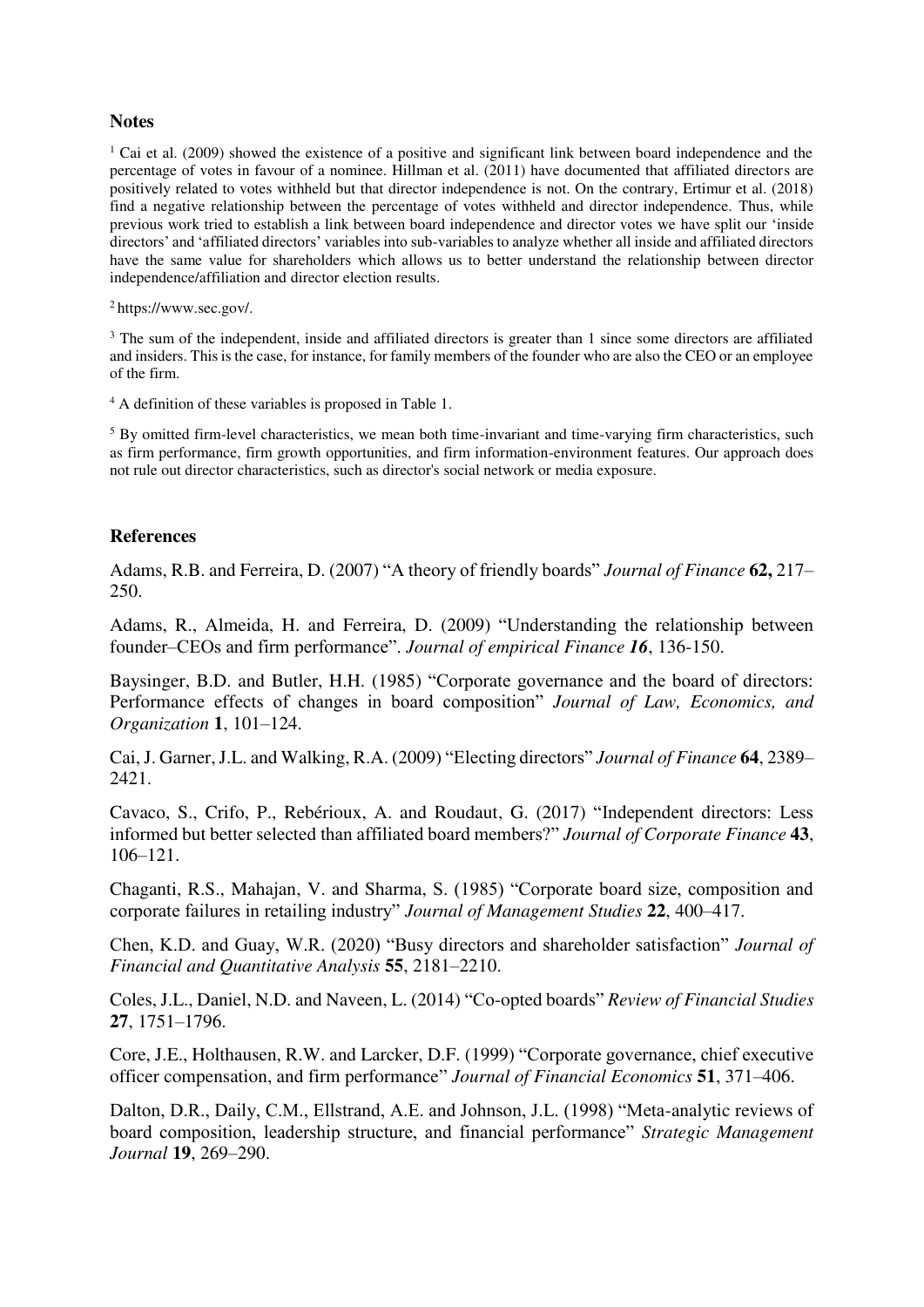Davis, J.H., Schoorman, F.D. and Donaldson, L. (1997) "Toward a stewardship theory of management" *Academy of Management Review* **22**, 20–47.

Donaldson, L. (1990) "The ethereal hand: Organizational economics and management theory", *Academy of Management Review* **15**, 369–381.

Donaldson, L., and Davis, J.H. (1991) "Stewardship theory or agency theory: CEO governance and shareholder returns" *Australian Journal of Management*, **16**, 49–64.

Donaldson, L. and Davis, J.H. (1994) "Boards and company performance – Research challenges the conventional wisdom" *Corporate Governance: An International Review* **2**, 151– 160.

Duchin, R., Matsusaka, J.G. and Ozbas, O. (2010) "When are outside directors effective?" *Journal of Financial Economics* **96**, 195–214.

Ertimur, Y., Ferri, F. and Oesch, D. (2018) "Understanding uncontested director elections" *Management Science* **64**, 3400-3420.

Fama, E.F. (1980) "Agency problems and the theory of the firm" *Journal of Political Economy* **88**, 288–307.

Fama, E.F. and Jensen, M.C. (1983) "Separation of ownership and control" *Journal of Law and Economics* **26**, 301–325.

Fan, Y., Boateng, A., King, T. and MacRae, C. (2019) "Board-CEO friendship ties and firm value: Evidence from US firms" *International Review of Financial Analysis* **65**, Article 101373.

Fich, E.M. and Shivdasani, A. (2006) "Are busy boards effective monitors?" *Journal of Finance* **61**, 689–724.

Field, L.C., Souther, M.E. and Yore, A.S. (2020) "At the table but can't break through the glass ceiling: board leadership positions elude diverse directors" *Journal of Financial Economics* **137**, 787–814.

Fracassi, C. and Tate, G.A. (2012) "External networking and internal firm governance" *Journal of Finance* **67**, 153–194.

Hausman, J., (1978) Specification tests in econometrics. *Econometrica* **6**, 1251 - 1271.

Hillman, A.J. and Dalziel, T. (2003) "Boards of directors and firm performance: Integrating agency and resource dependence perspectives" *Academy of Management Review* **28**, 383–396.

Hillman, A.J., Shropshire, C., Certo, S.T., Dalton, D.R. and Dalton, C.M. (2011) "What I like about you: A multilevel study of shareholder discontent with director monitoring" *Organization Science* **22**, 675–687.

Hwang, B.H. and Kim, S. (2009) "It pays to have friends" *Journal of Financial Economics* **93**, 138–158.

Jensen, M.C. and Meckling, W.H. (1976) "Theory of the firm: managerial behavior, agency costs and ownership structure" *Journal of Financial Economics* **3**, 305–360.

Jenwittayaroje, N. and Jiraporn, P. (2019) "Do independent directors improve firm value? Evidence from the Great Recession" *International Review of Finance* **19**, 207–222.

Johnson, R.A., Daily, C.M. and Ellstrand, A.E. (1996) "Boards of directors: A review and research agenda" *Journal of Management* **22**, 409–438.